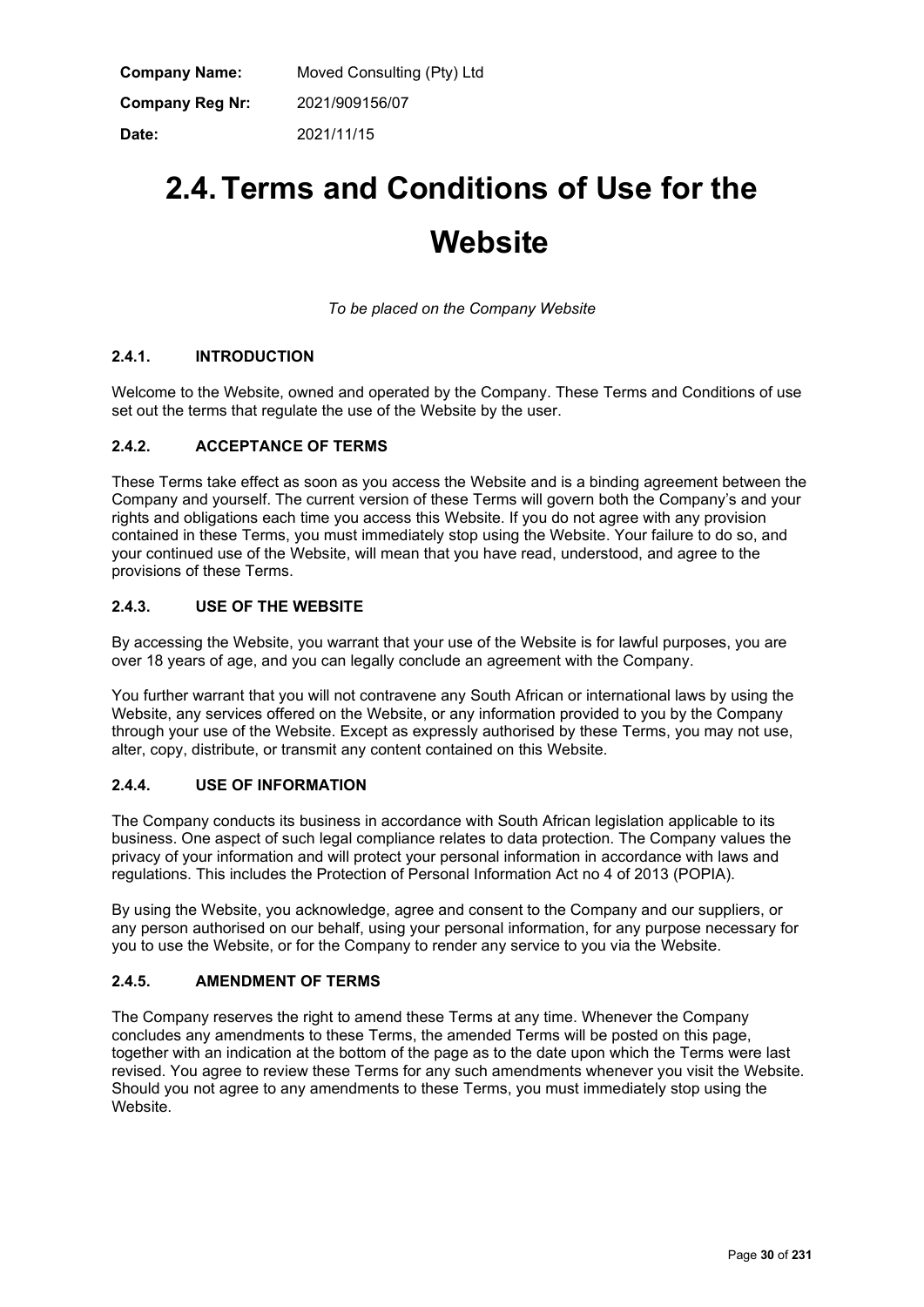| <b>Company Name:</b>   | Moved Consulting (Pty) Ltd |
|------------------------|----------------------------|
| <b>Company Reg Nr:</b> | 2021/909156/07             |
| Date:                  | 2021/11/15                 |

# **2.4.6. CONTENT OF USERS (If applicable)**

There are certain areas on the Website that allow users of the Website to upload questions, data, and other information. As a user, you are responsible for the content that you upload, display, and add to the Website. The Company will not review any user content.

You agree not to add any user content that contains any information that is not legally permitted, you do not have a right to make available under any law, or under contractual relationships and you know is incorrect. You agree that any user content that you add to the Website does not violate any thirdparty rights.

#### **2.4.7. COPYRIGHT AND INTELLECTUAL PROPERTY RIGHTS**

For purposes of these Terms, Intellectual Property Rights means all intellectual property rights including, patents, designs, copyright, trademarks, trade secrets and know-how, applications and registrations, renewals, and extensions.

Unless the contrary is specified in these Terms, all content contained on the Website, or incorporated or embedded in any service offered on the Website, including software, images, text, graphics, illustrations, logos, branding, photographs, and all Intellectual Property Rights in such content, belongs exclusively to the Company. You agree that you will at no time lay claim to the Company content, and to any Intellectual Property Rights subsisting in such content.

Except as explicitly provided herein, nothing in these Terms shall be deemed to create a license to any Intellectual Property Rights belonging to the Company, and you agree that you will not:

- Modify, port, translate, localise, or create derivative works of the Company content.
- Decompile, disassemble, reverse engineer, or attempt to reconstruct, identify, or discover any source code, underlying ideas, underlying user interface techniques or algorithms contained or incorporated in any Company content.
- Disclose any of the Company content.
- Sell, lease, license, sublicense, copy, market, reproduce, transmit or distribute the Company content.
- Knowingly take any action that would cause any of the Company content to be placed in the public domain.

You understand and acknowledge that you may be exposed to user content that is inaccurate, misleading, and offensive. You agree that the Company will not be liable for any damages you allege to incur because of exposure to such user content.

# **2.4.8. DISCLAIMER OF WARRANTIES AND LIABILITIES**

The Company does not make any warranties, statements, or guarantees, regarding the Website and any services offered on the Website. These are provided on an "as is" basis. Use of the Website, any Company content and any service offered is entirely at your own risk.

The Company makes no warranties or conditions about the quality, accuracy, reliability, completeness, or timeliness of any of the foregoing. The Company does not take any responsibility for any errors, omissions or inaccuracies on the Website, the content and any service that may be offered.

Neither the Company nor its shareholders, directors, or employees (Indemnified Parties), shall be responsible for any loss, harm, damage, and expense which may be suffered by you or any thirdparty, which may be attributable to your access and use of the Website, or any information contained on or received via the Website.